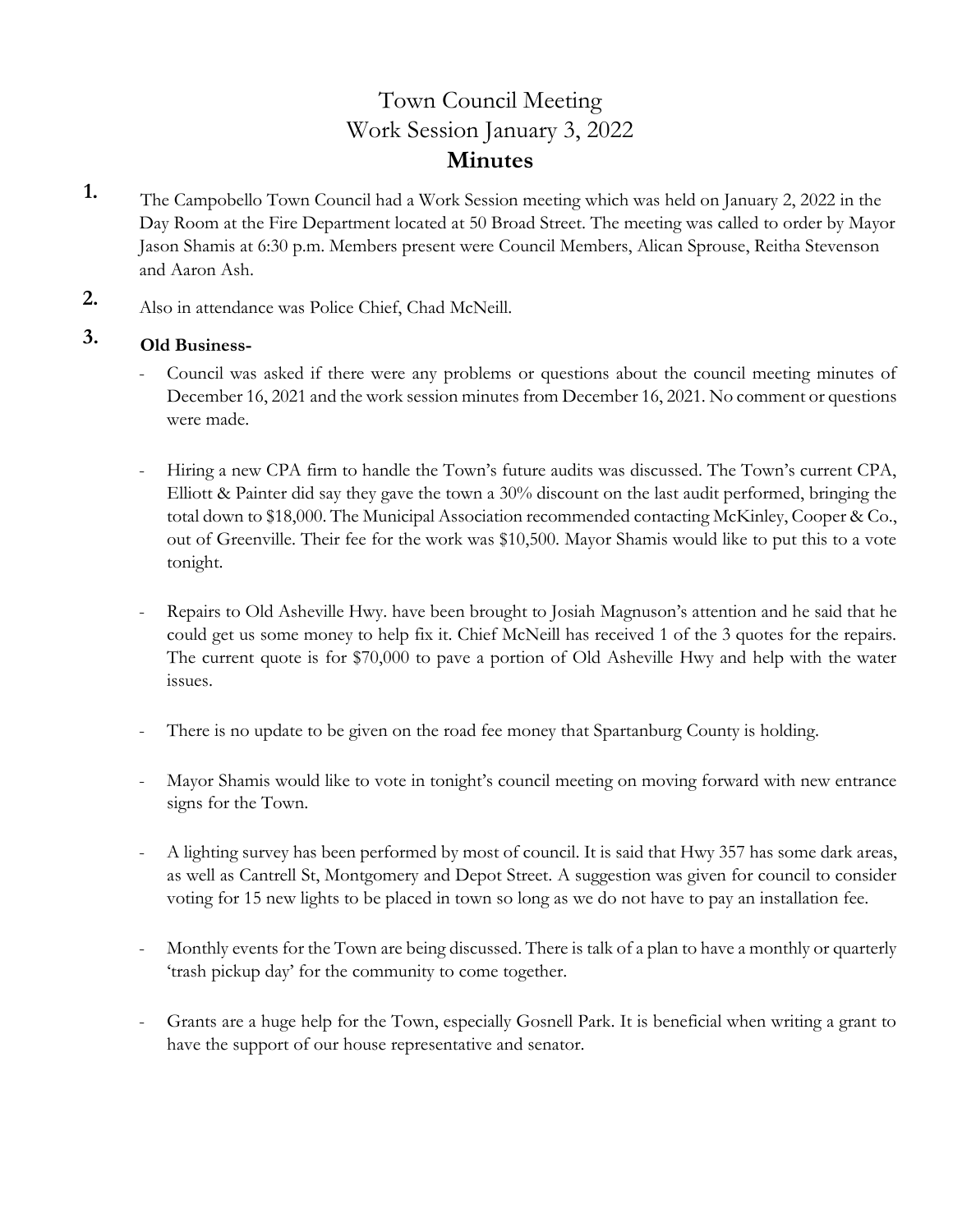### **4. New Business-**

- Some residents and non-residents have complained about the condition of our sidewalks. It was brought up that there are some bad spots in front of First Baptist Church on Main, regarding overgrowth of trees. Some of our sidewalks are uneven. However, they are not in bad enough shape, according to the State, to need replacing.
- It was discussed that we need more programs to get our youth involved. It was proposed that we do the same as Inman does with its youth programs.

## **5. Other Business**

The Town of Campobello wishes to annex some property that is in the Landrum's Fire District. It has been made aware that Landrum is not ok with this and wishes for Campobello to cease all annexations regarding land in Landrum. Mayor Briggs contacted Mayor Shamis asking him not to do this. Landrum doesn't want growth, but doesn't want any neighboring towns to grow either. Chief Chad McNeill met with the builders interested in annexing their land into the Town of Campobello and they are wanting to build homes and a strip mall. Even though it is in Landrum's Fire District, the jurisdictional lines do not matter if a land owner wants to be 100% annexed into a city.

## **6. Adjourned January 3, 2022 at 6:59 p.m**.

With no further business presented, Council Member Ash made a motion to adjourn, second by Council Member Sprouse and carried unanimous.

 Let it be known, there are times it may be necessary for the Council Members to enter an executive meeting directly following adjournment of business meeting.

 Town of Campobello Council Meeting minutes recorded by Town Clerk, Kim Hyder on this 3rd day of January, 2022.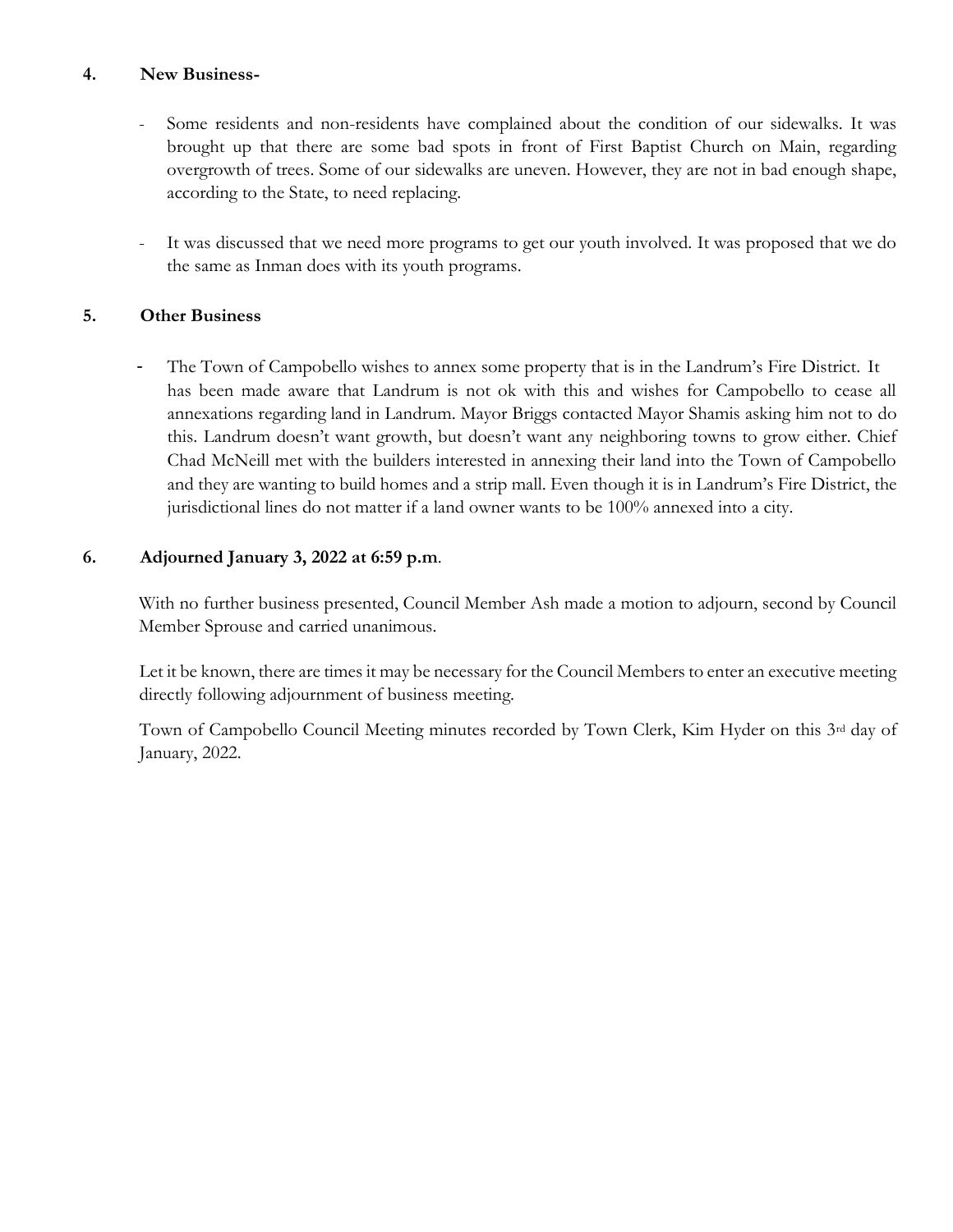## **Campobello Town Council Meeting January 3, 2022 Minutes**

- **1.** The meeting of the Campobello Town Council was held on January 3, 2022 in the Campobello Fire Department training room located at 50 Broad Street. The meeting was called to order by Mayor Jason Shamis at 7:00 p.m. Members present were Council Members, Aaron Ash, Alician Sprouse and Reitha Stevenson. The Pledge of Allegiance was recited by all.
- **2.** Mayor Shamis asked if council had reviewed the minutes of the prior meeting and asked for a Motion to accept them. Council Member Stevenson made a motion to accept the December 6, 2021 Council Meeting minutes and the December 16, 2021 work session minutes, which were seconded by Council Member Sprouse and carried unanimous.
- **3.** Police Chief Chad McNeill reported that the Campobello Police Department had a total of 100 calls for the month of December. He mentioned that there were a couple of break-ins and that several were arrested. Mayor Shamis asked if they were in the act of breaking in and Chief McNeill said that two were. Council Member Sprouse asked where the break-ins occurred and Chief McNeill answered (2) on Pine Street Ext. and (1) on N. Main Street near the Dog House Restaurant. They also happened at night. Mayor Shamis asked about the wrecks and where they occurred. Chief McNeill said there were 9 total wrecks and that three were on I-26 involving tractor trailers in the daytime. None were on Hwy 11 bridge. Mayor Shamis asked if council had any questions for Police Chief McNeill. No further questions were asked. Mayor Shamis said he would touch on the lighting issue further into the meeting, but that this was a good reason why he wants to get more lighting for the town.
- **4.** Fire Chief Brandon McNeill reported for Fire Chief Brandon McNeill that the Campobello Fire Department had a total of 23 calls for the month of December. Mayor Shamis asked if he had any installs for smoke detectors over the month of December. Chief McNeill said he did have two on Blue Ridge Circle. One came from our Facebook post and one from a medical call wherein the guys do an assessment when on scene to see if there are smoke detectors in the home. Mayor Shamis asked if council had any questions for Fire Chief McNeill. No further questions were asked.

## **5. Old Business-**

- Mayor Shamis spoke of how our current CPA perform an audit for this on fiscal year ending 2020 and gave us a 30% discounted rate and it still cost about \$18,000. After receiving a recommendation from the SC Municipal Association, Mayor Shamis decided to check with another accounting firm to find out their cost to handle our audits. They quoted a fee of \$10,500. Since that is quite a savings, Mayor Shamis asked for a Motion to change CPAs and hire McKinley, Cooper & Co., to handle our future audits. Motion was made by council member Ash to switch CPA firms and hire McKinley, Cooper & Co., which was seconded by council member Stevenson and carried unanimous.
- Mayor Shamis mentioned getting lighting for the entrance signs for the Town. One meter has already been installed and is up and running. Chief McNeill said that the other one just needs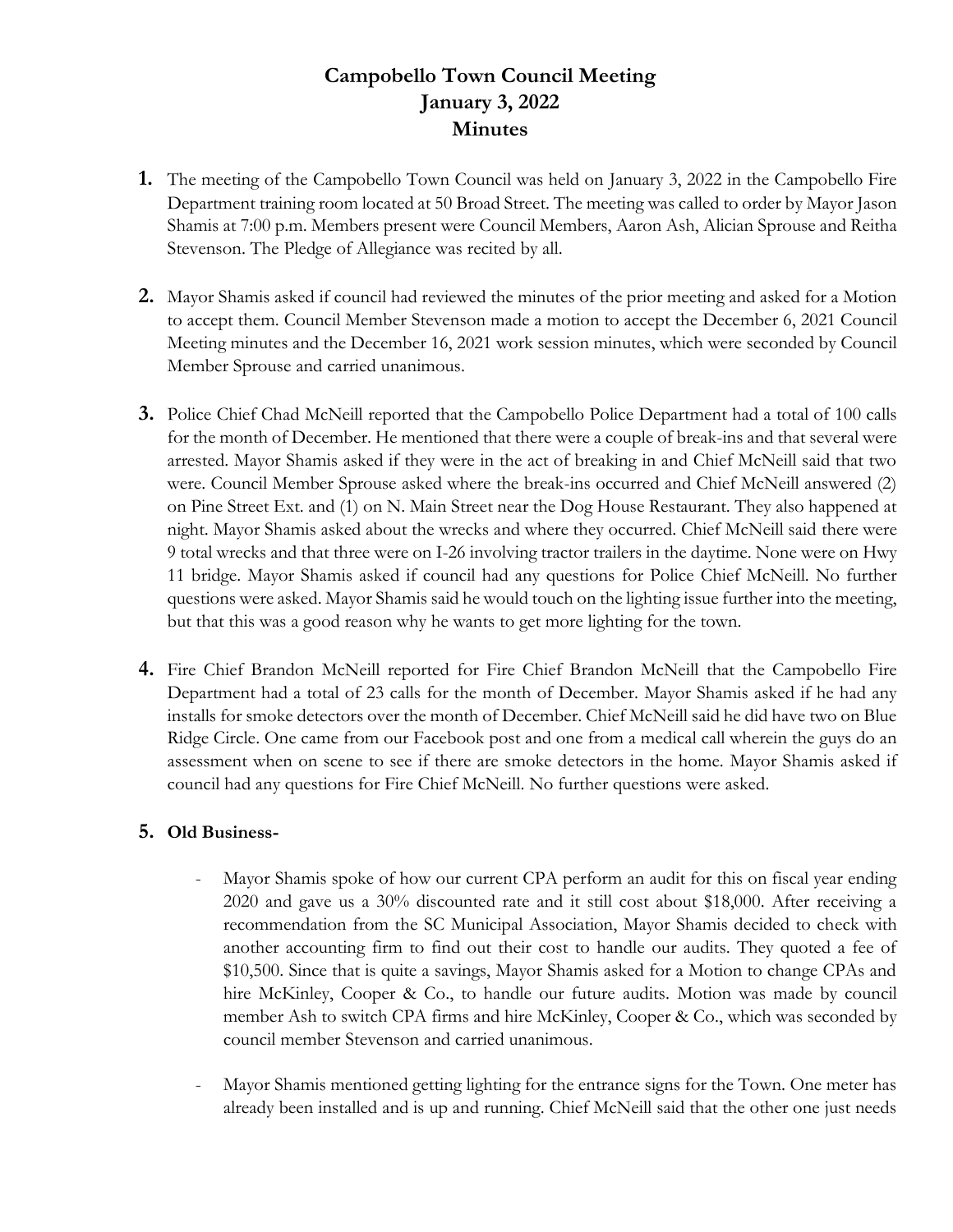to be bought and Duke Energy contacted to come and put it in. Hope to have that done by the end of next month.

- The pothole on Cantrell Street is awful and getting worse, as is repairs on Old Asheville hwy. Rep. Magnuson said he can help us get money to get Old Asheville Hwy fixed as of right now it is a one-way street because it is not wide enough to pass another vehicle. Also, this money would help in getting Cantrell repaved where the pothole is so bad. Town Resident R. Short asked to back up to the lighting issue and asked if we were getting a source of power being installed at the signs. Mayor Shamis responded in the affirmative. Mayor Shamis asked if there were any questions regarding the road issues. Council member Ash asked if the quotes include a way to keep the pothole from reoccurring. Chief McNeill answered that Cantrell would have to be cut out and repave it because it got water and ice in it last year causing it to crack, when it should have been fixed by the County to start with. The more people drive on in the more it will tear up. Town resident Peeler asked if the Town would save money if the town added a three-foot strip on the left side of Old Asheville hwy. going down to the second entrance and not repaving the entire road? Chief McNeill said to let everyone know, they went and looked at it and it is 20 foot next to the ballfield. The paving companies have recommended that 20 feet be extended all the way down to Roy Hall Way (the second entrance) and fall back off the rest of the way towards the bottom back to 16 foot. They are also going clean out the gullies and fix the shoulders. Mayor Shamis added that when the road was paved by the County that they didn't pave it to the right width that it originally was. Chief McNeill found that the road was originally 20 foot, but the County put dirt over some of the road and paved it to be only 16 foot. Town resident Peeler said that the second entrance is Cane Creek Way. Town resident B. Short asked if the place that is was going to become Vanderbilt Crossing was still in the process of getting ready to build. Mayor Shamis said that plans had changed and that the entire property was up for sale again. Town resident Peeler asked who monitors the road past Landrum High School because the road is awful. Chief McNeill said it would be the state and that we have reported it to them. Mayor Shamis said it is so frustrating to know that Spartanburg County charged people this road fee and that it can't be used to fix our roads. He feels as if the road fee money is a lost cause because he cannot get an answer from anyone with the County. Even legislators have said good luck in getting an answer. Spartanburg County has their own way of doing things. Mayor Shamis doesn't know what that means, but it certainly is not helping us.
- Mayor Shamis is very focused on the audit for 2021 and saving money to get it done because he wants to use the money saved on two new signs for the entrances of town. Let's make it where people know what town they've enter instead of some dark hole. He received a quote from Nichols of \$4,800 for both signs. It would be made out of composite wood, the same kind of sign outside of the Fire Dept. Town resident R. Short asked what their guarantee was regarding material and such. Mayor Shamis said he would check on that. Mr. Short also asked if that were the only quote he got and Mayor Shamis answered in the affirmative. Council Member Stevenson suggested that another quote be done. Mr. Short also said he had been in contact with a company in Greenville who did the original Cane Creek sign and he said the lady is sharp as a tack and is still in business. The letters for the sign are anodized aluminum and have lasted a long time. He will give Mayor Shamis the contact information for this company. The Cane Creek signs are still in really good shape. Mayor Shamis said that we have an idea of what the sign will hang on and doesn't want to hold up the process any longer and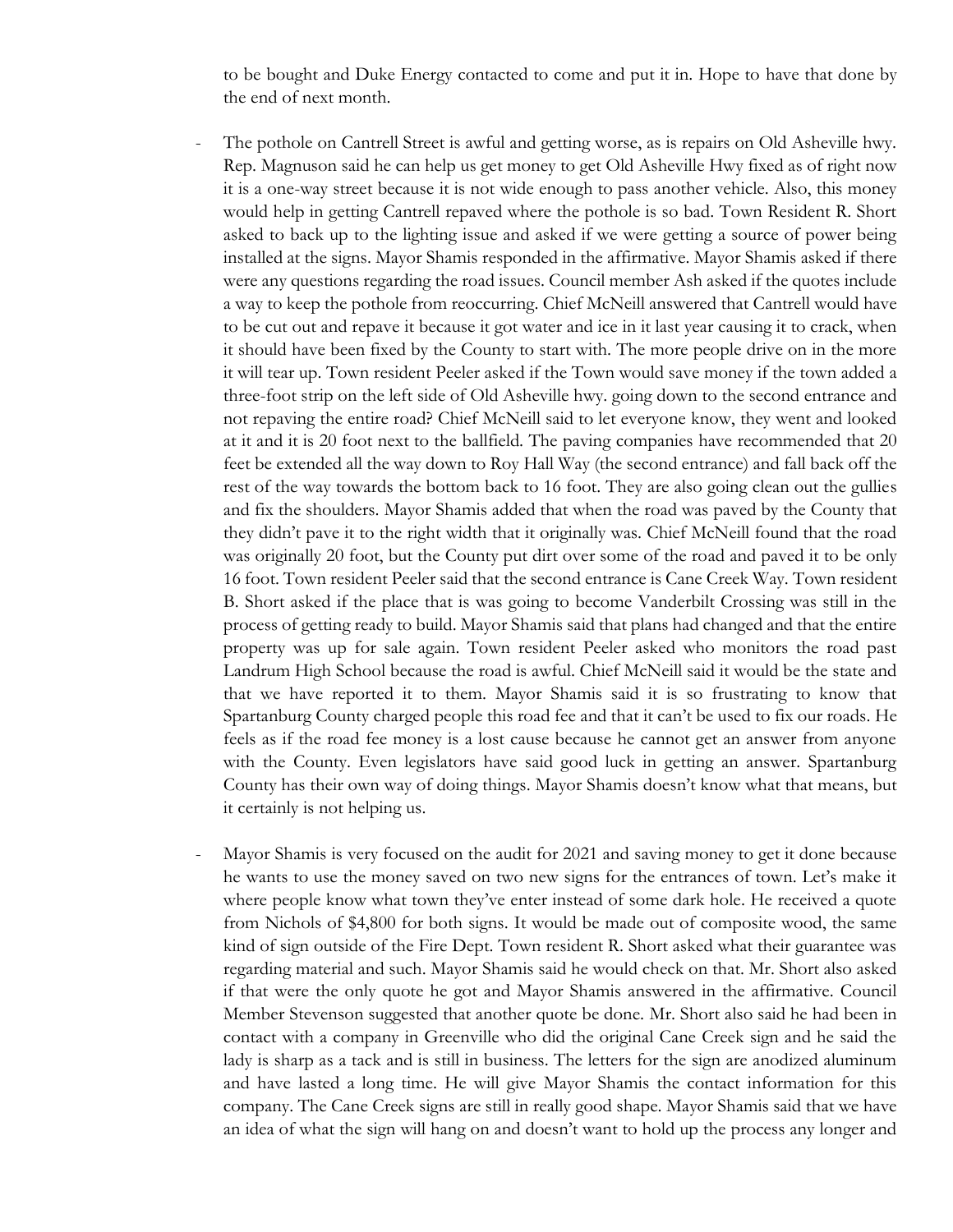would like to get approval to start on the part of the sign that the sign would hang on. Council member Stevenson asked how much that would cost. Mayor Shamis answered \$1,000. Town resident Owenby said that he would like to see the digital sign in front of Town Hall to work again and said it would help notify people of upcoming meetings and events. He mentioned the digital sign at Foothills Used Cars and Chief McNeill said he was out of town and didn't get to post about tonight's meeting on the digital sign. Motion was made by Council Member Stevenson to proceed with the building of the base for the signs with a budget of \$1,000, which was seconded by Council Member Ash, and carried unanimous.

- With regards to the lighting survey update, council went through the town and saw where some areas need some extra lighting. They came up with 2 on Cantrell, 2 on Old Asheville, 1 on corner of Depot and Montgomery and one at Fire Station #3 on Hwy 357. He proposed that we add at least 15 new lights with the exception that Duke Energy would not charge us an installation fee for each light. Town resident R. Short asked if the issue with the defective LEDs was solved and Mayor Shamis answered in the affirmative. Town resident Peeler asked if the police chief knew if the darkness at Hwy. 11 and I-26 contributes to the wrecks there? Chief McNeill said that what occurs is people in a smaller vehicle cannot see over the guardrail until they are right up on you. Of course, lights would not make it worse. R. Short said the California Ave. Bridge is very nice with its lighting. Mayor Shamis asked out of all the accidents we've had, what is the percentage of wrecks that happen on Hwy 11 bridge. Chief McNeill said he would have to research that to get an accurate percentage, but Fire Chief McNeill said it would probably be 12 to 13 percent of the wrecks they work. Town resident Peeler asked if a traffic light would not solve all of our problems with the Hwy 11 bridge and Chief McNeill said it would but according to the State, not enough people have been killed there for them to put up a light. Maybe if pressure is put on the right person, we might get a light. Motion was made by Council Member Sprouse to proceed with getting at least 15 new street lights put up so long as we don't have to pay an installation fee, which was seconded by Council Member Stevenson and carried unanimous.
- There were no updates on the condemned homes in Town, but Chief McNeill said our Codes Enforcement officer would be out and about. Mayor Shamis said we need to make an effort to get our town cleaned up and that the Town is willing to help. Plus, the Town needs to also take care of what we have as an example to everyone. All we ask is that people don't bury their head in the sand and hope that the mess will go away. We will help if people need help. Town resident J. Rist asked if the holes in the buildings would be taken care of too, because the cats are back and that she's seen 4 or more cats back. Town Clerk Hyder said that we only have two cats that we are responsible for because one has only one eye and the other is a black and white cat, both who have been spayed. Ms. Rist said that she has noticed groundhogs in the house next to her. Mayor Shamis said that the Town works with Paws, Prayers and Promises to help with our feral cat issue in the past.
- Council Member Sprouse spoke about a trash pickup day for the town and how it is always a good date. We can do weekends sometimes and weekdays. She asked the crowd what would work for them? Ms. Rist asked if that meant the town would pick up items for its residents and council member Sprouse answered that this would be for the community to get involved and help pick up trash. Mayor Shamis suggested that maybe we start a movie night in the park once we get it cleaned up. Town resident asked if there was a place to take stuff other than trash that is in Campobello. The recycling center does not have a place for trash such as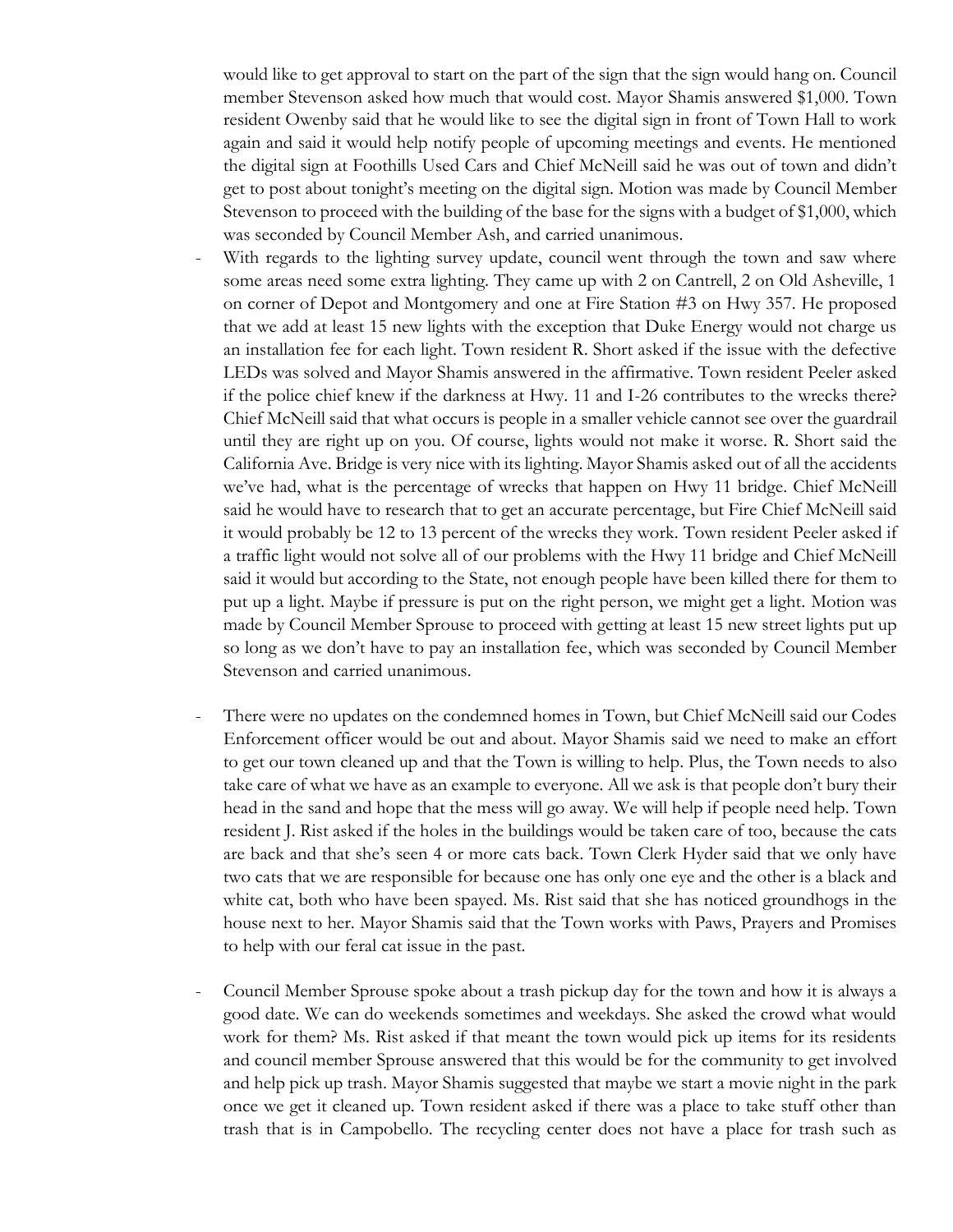mattresses and tvs, but the County may have options for people to take such items. Town resident Owenby asked what the frequency would be for the trash pick up day and Council Member Sprouse said that quarterly would be great.

- At this time there is no update on the Hwy  $11/A$ sheville Hwy median, but we do need to figure out something to make it look nice, whether that be painting it. It will remain on Old business so that we don't forget about it. Town resident Owenby asked if there was a chance to get an organization to take on the project like Spartanburg has pride spots. Mayor Shamis said that a couple of businesses contacted him when they were out there cleaning up the town prior to the Christmas parade to say that they would love to help and get involved.
- Chief McNeill said that he has just finished up a federal grant to get a \$25,000 grant for radios for the police department. The department should be good to go with the exception of a few car radios but they have a few years before those would need to be updated. We are not complaint with 2025 mandate. As far as the park, he will work with Council Member Stevenson to get a grant for fixing up our park. We need to get an idea of how we want to update our park, such as an extra set of bathrooms to help during events such as Family Fun Day. Mayor Shamis challenged everyone to look for grants and said that we shouldn't only rely on our police and fire chiefs to carry the load. Chief McNeill said there are all kinds of grants out there, but you have to have a plan, being 'shovel ready' to get funding. Mr. Owenby said it is probably too early to apply for a grant for sewer but we need to get a sewer service plan in place for when we are ready to apply for sewer grants. Mayor Shamis did reach out to ACOG regarding an engineer to help us get a sewer plan together. Mr. Owenby asked if we would ever get propane services here and Mayor Shamis said that we probably would wait and get that at the same time as sewer because of the expense and that way when they dig for lines for both it would be at the same time. Propane services would also want t know how many residents would sign up first to see if there is enough interest.

## **6. New Business-**

- Mayor Shamis said that since he's been on council that he has heard how terrible our sidewalks are. He sees that they need to be cleaned up, but not that they need replacing.
- Council Member Ash mentioned that Inman has a youth council that is tied in with Chapman. We hope to get involved with Landrum High and piggy back off of what Inman is doing to get our youth involved in government. He mentioned that Council Member Sprouse has been tied in with youth for a long time. Mayor Shamis mentioned being interviewed by children at Campobello-Gramling and he was impressed by the questions they ask which were what does the Mayor make to what are we going to do about our park. Some of their biggest concerns were roads and our park.
- Mayor Shamis said that if you go onto Google maps and look at all the little rivers from NC and that they flow down to Campobello to the South Pacolet River. We need to get trees out of the river before they block the flow more and destroy our land. Chief McNeill mentioned that he had he and the Town Clerk spoke with the Floodwater Management division back in early December and she said that there is money out there and trying to help us get some of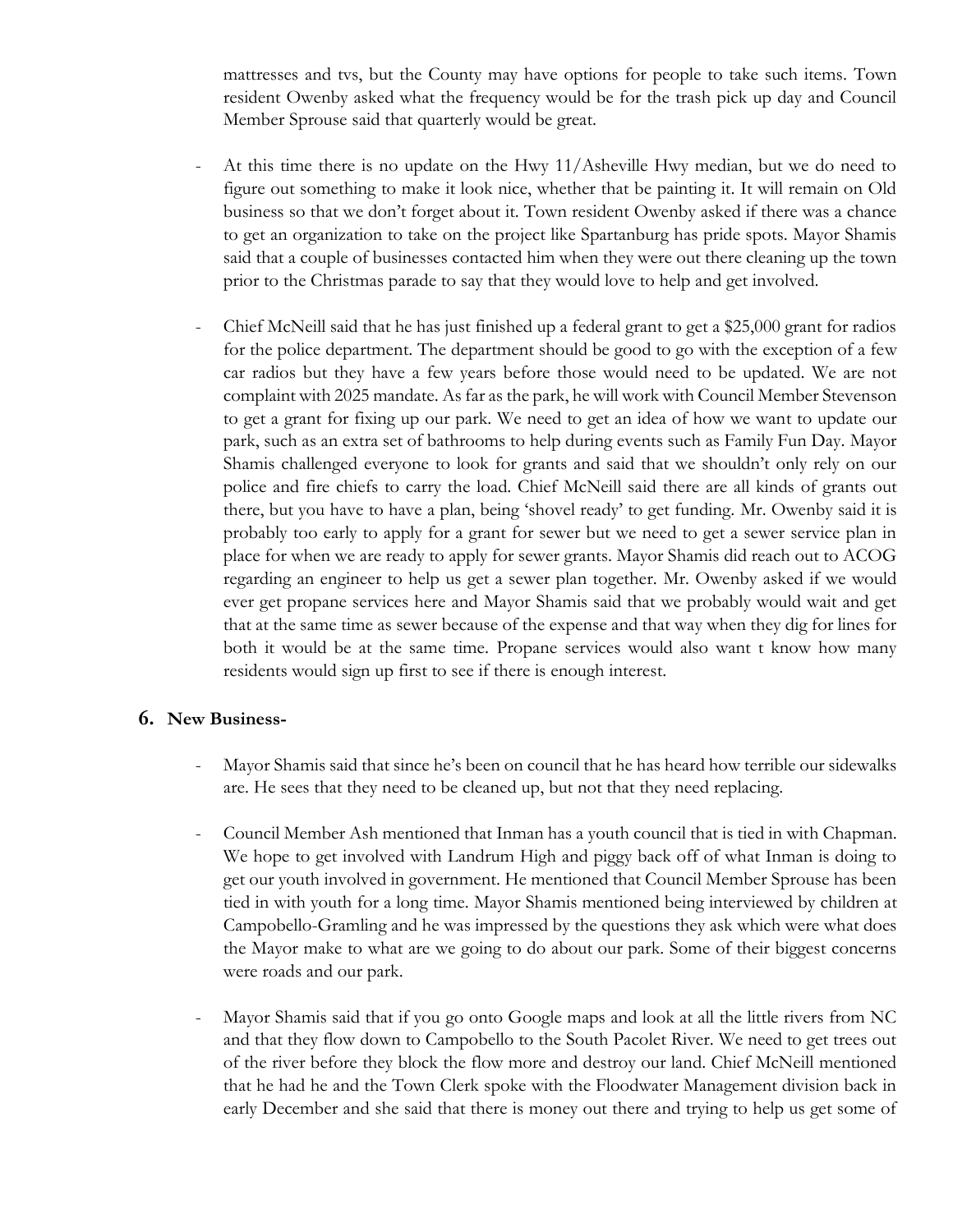that, but most of the money goes to places that are under a State of Emergency and we haven't had that in a long time. Also, our bridges are supposed to get inspected every two years.

## **7. Other Business-**

- As for planning and zoning, Council Member Ash reported that we are still working with ACOG to get our codes up to date. We are looking at a May/June timeline to be finished.
- A first reading of Annexation Ordinance 5.823 was done by Mayor Shamis. This Annexation Ordinance would bring Ingleside Baptist Church and property of Tyger Oak, LLC and Terry Williams into the town limits. Mayor Shamis said that anything that can be brought into the town's limits is great. Chief McNeill said that due to future growth, these properties wanted to come into the city just so we can help them with any issues that may arise in the future. Motion was made by council member Ash to accept the first reading of Annexation Ordinance 5.823, which was seconded by council member Stevenson and carried unanimous. A second reading will need to be done 10 days after today. Therefore, Mayor Shamis asked if there was a motion to set up the special meeting to get this second reading done. Motion was made by council member Stevenson to set up a special council meeting for January 13, 2022 at 6:30 p.m., which was seconded by Council Member Ash and carried unanimous.
- Town resident Rist asked if in regards to community events if they have ever considered a town yard sale event where it is held on one weekend. Mayor Shamis said that was a good idea and whatever event we have we want to be consistent. We will certainly put that on the agenda to discuss.
- Town resident Peeler asked if the traffic light for Exit 5 at Hwy 11 could be revisited. How many people have to die in order for them to get a light installed? Mayor Shamis said he would follow-up with Josiah regarding this.

## **8. Adjourned- January 3, 2022 at 8:25 p.m**.

With no further business presented, Council Member Sprouse made a motion to adjourn, second by Council Member Stevenson and carried unanimous.

 Let it be known, there are times it may be necessary for the Council Members to enter an executive meeting.

Town of Campobello Council Meeting minutes recorded by Town Clerk, Kim Hyder on this 3<sup>rd</sup> day of January, 2022.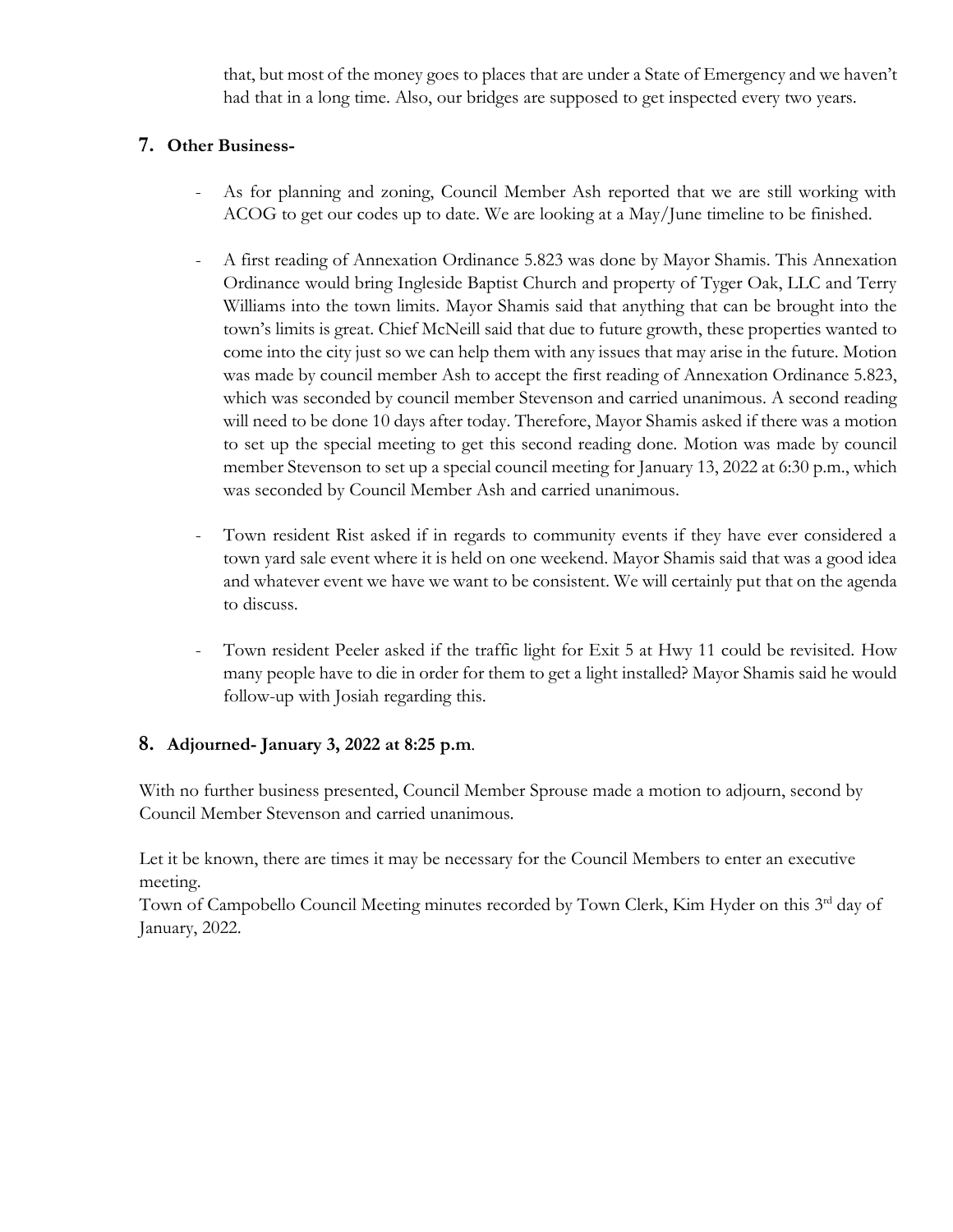# **Town of Campobello Special Council Meeting January 13, 2022 @ 6:30p Minutes**

- **1.** The Campobello Town Council had a Special meeting which was held on January 13, 2022 in the Day Room at the Fire Department located at 50 Broad Street. The meeting was called to order by Mayor Jason Shamis at 6:30 p.m. Members present were Council Members, Alican Sprouse, Reitha Stevenson and Aaron Ash.
- **2.** Also in attendance was Police Chief, Chad McNeill and Fire Chief, Brandon McNeill.

### **3. Old Business-**

Mayor Shamis proceeded with the second reading of Annexation Ordinance 5.823. He asked if anyone had any questions about the Ordinance and none were asked. Motion was then made by Council Member Stevenson to accept the second reading of Annexation Ordinance 5.823, which was seconded by Council Member Ash and carried unanimous.

#### **4. New Business-**

- A first reading of Ordinance 2.224 – Remote Meeting Policy – was done by Mayor Shamis. It was asked if anyone had any questions. None were asked. Motion was then made by Council Member Ash to accept the second reading of Ordinance 2.224 – Remote Meeting Policy, which was seconded by Council Member Stevenson and carried unanimous.

#### **5. Other Business**

- Police Chief McNeill spoke about the excessive amount of paper being used to produce agendas and minutes for the council meetings and provided a means to eliminate some of that. He proposed that laptops be purchased from Computer Source for council to be able to look at agendas, minutes and other necessary documents for the council meetings, instead of being provided a hard copy. The computers would cost around \$250 each and be supplied with memory and programs needed. Mayor Shamis commented that we have needed these for a while. Fire Chief McNeill asked if the laptops would have cameras that would be necessary for virtual meetings. Police Chief McNeill answered that he believes they did, but that he would make sure. Mayor Shamis stated that the agenda and minutes would be posted to the tv screen behind council for the public to view, but that we would still have a few hard copies for those wanting them. He also asked where the money to pay for computers would come from. Police Chief McNeill said the Hospitality account. Mayor Shamis then asked council if they were prepared to vote on this matter or would they like to add it to February's agenda for further discussion. Council Member Stevenson said that she would like it added to February's agenda.
- Council Member Stevenson asked Police Chief McNeill for an update on any grants for Gosnell Park. Chief McNeill said that they have found a grant but that it won't be available until later in the year.